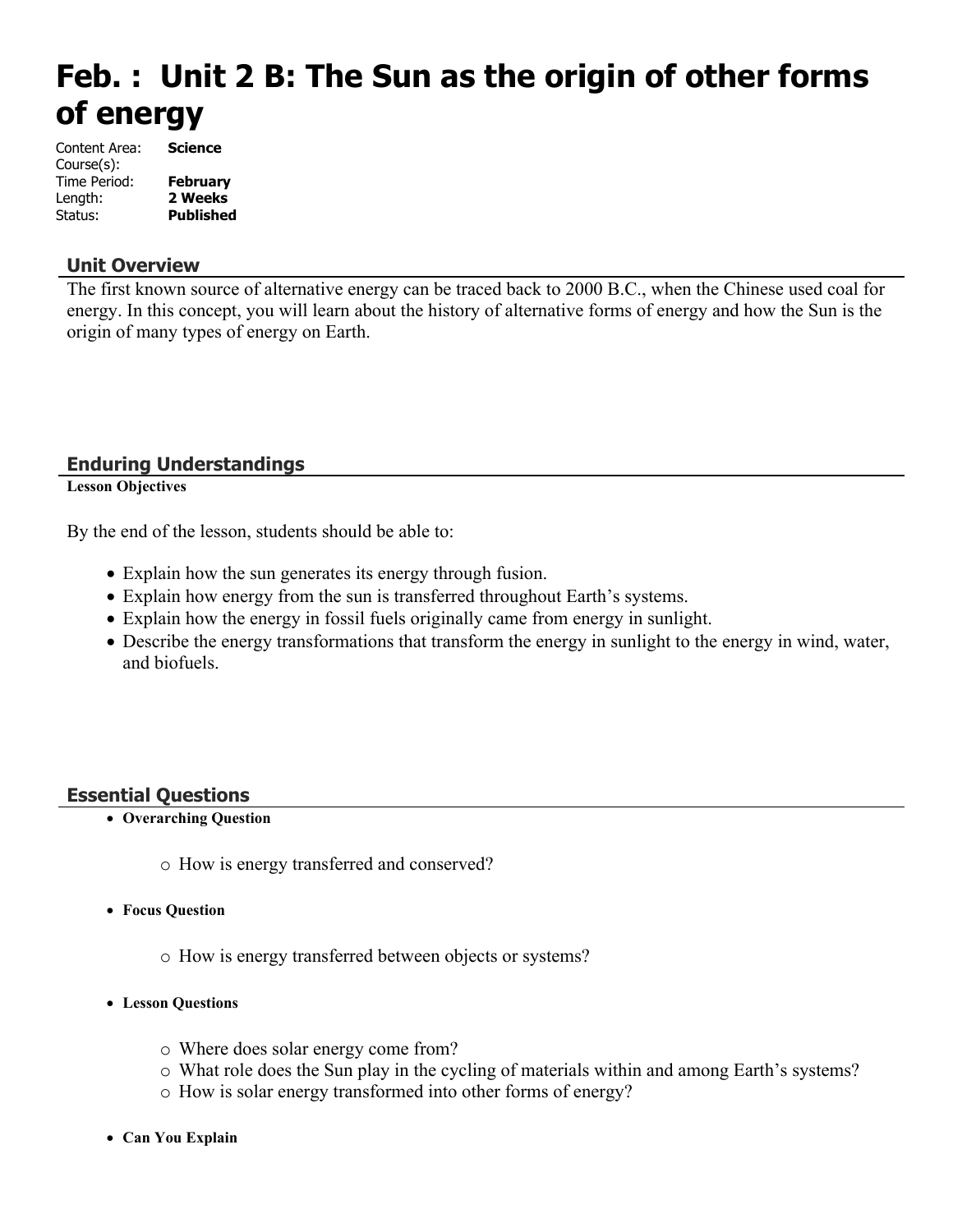o What sort of energy transformations characterize the relationship between the energy in sunlight and the energy in wind, water, fossil fuels, and biofuels?

## **Instructional Strategies & Learning Activities**

## **[The Five Es](https://app.discoveryeducation.com/learn/techbook/units/8bbb0b41-5603-4e74-80ac-5a0d536b350a/concepts/ec17f3c7-b3ec-469e-b878-7f536353ab6b/lesson/sections/d79f3e19-66f3-4247-986a-e82b5130d346)**

• [The Five E Instructional Model](https://app.discoveryeducation.com/learn/techbook/units/8bbb0b41-5603-4e74-80ac-5a0d536b350a/concepts/ec17f3c7-b3ec-469e-b878-7f536353ab6b/lesson/sections/d79f3e19-66f3-4247-986a-e82b5130d346#c88b483e-be87-46b9-b1ab-5e624a4ebc2f)

Science Techbook follows the 5E instructional model. As you plan your lesson, the provided Model Lesson includes strategies for each of the 5Es.

• [Engage \(45–90 minutes\)](https://app.discoveryeducation.com/learn/techbook/units/8bbb0b41-5603-4e74-80ac-5a0d536b350a/concepts/ec17f3c7-b3ec-469e-b878-7f536353ab6b/lesson/sections/d79f3e19-66f3-4247-986a-e82b5130d346#2f37b396-3473-4b27-9634-0f3e6a0c4f42)

Students are presented with the phenomena of how the Sun affects conditions on Earth. Students begin to formulate ideas around the Can You Explain? (CYE) question.

• [Explore \(90 minutes\)](https://app.discoveryeducation.com/learn/techbook/units/8bbb0b41-5603-4e74-80ac-5a0d536b350a/concepts/ec17f3c7-b3ec-469e-b878-7f536353ab6b/lesson/sections/d79f3e19-66f3-4247-986a-e82b5130d346#4f677c75-1790-44b8-a6b4-57f1a56153bd)

Students investigate questions about solar energy by using evidence from text and media assets. Students complete a Hands-On Activity and create a digital food web.

• [Explain \(45–90 minutes\)](https://app.discoveryeducation.com/learn/techbook/units/8bbb0b41-5603-4e74-80ac-5a0d536b350a/concepts/ec17f3c7-b3ec-469e-b878-7f536353ab6b/lesson/sections/d79f3e19-66f3-4247-986a-e82b5130d346#4b3a6b0f-0332-458d-8603-b18091e74f81)

Students construct scientific explanations to the CYE question by including evidence of how energy from the Sun is created, how it drives Earth's systems, and how it is transformed into other forms of energy.

• [Elaborate with STEM \(45–135 minutes\)](https://app.discoveryeducation.com/learn/techbook/units/8bbb0b41-5603-4e74-80ac-5a0d536b350a/concepts/ec17f3c7-b3ec-469e-b878-7f536353ab6b/lesson/sections/d79f3e19-66f3-4247-986a-e82b5130d346#4e839986-92b7-4109-8b58-7930add77ed5)

Students apply their understanding of the Sun as the origin of other forms of energy as they learn about research conducted by polymer scientists, such as the development of solar shingles to collect the Sun's energy.

• [Evaluate \(45–90 minutes\)](https://app.discoveryeducation.com/learn/techbook/units/8bbb0b41-5603-4e74-80ac-5a0d536b350a/concepts/ec17f3c7-b3ec-469e-b878-7f536353ab6b/lesson/sections/d79f3e19-66f3-4247-986a-e82b5130d346#19b48ecf-62e7-409a-b9ae-1d1123794ecf)

Students are evaluated on the state science standards, as well as Standards in ELA/Literacy and Standards in Math standards, using Board Builder and the provided concept summative assessments.

**Projects:** Lemon Battery and Future of Energy Google Slide Presentations.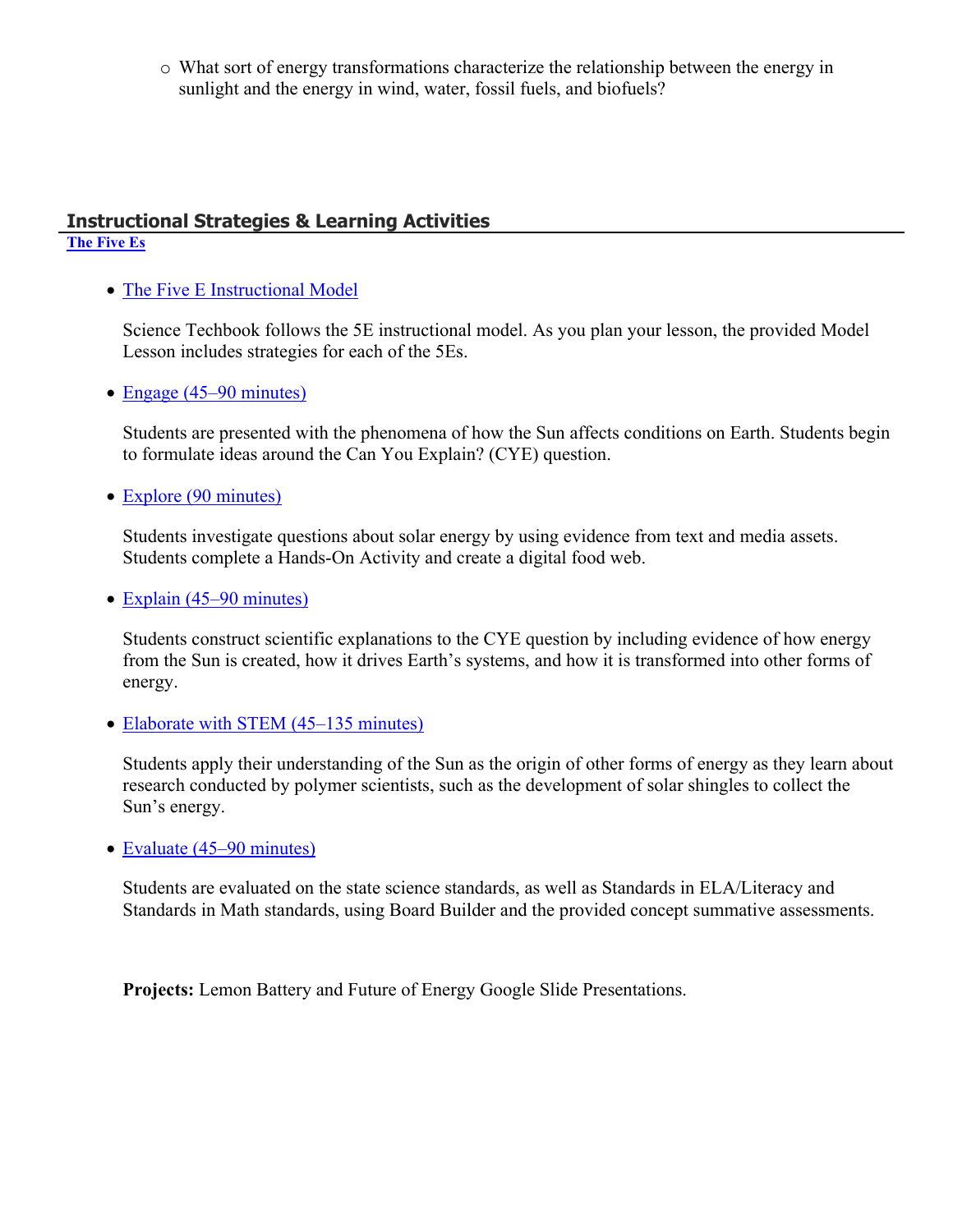## **Integration of Career Exploration, Life Literacies and Key Skills**

| <b>CRP.K-12.CRP2</b> | Apply appropriate academic and technical skills.                                                                                                                                                                                        |
|----------------------|-----------------------------------------------------------------------------------------------------------------------------------------------------------------------------------------------------------------------------------------|
| CRP.K-12.CRP5        | Consider the environmental, social and economic impacts of decisions.                                                                                                                                                                   |
| CRP.K-12.CRP4        | Communicate clearly and effectively and with reason.                                                                                                                                                                                    |
|                      | An individual's strengths, lifestyle goals, choices, and interests affect employment and<br>income.                                                                                                                                     |
|                      | Gathering and evaluating knowledge and information from a variety of sources, including<br>global perspectives, fosters creativity and innovative thinking.                                                                             |
|                      | Increases in the quantity of information available through electronic means have<br>heightened the need to check sources for possible distortion, exaggeration, or<br>misrepresentation.                                                |
| CRP.K-12.CRP11       | Use technology to enhance productivity.                                                                                                                                                                                                 |
|                      | Multiple solutions often exist to solve a problem.                                                                                                                                                                                      |
| CRP.K-12.CRP9        | Model integrity, ethical leadership and effective management.                                                                                                                                                                           |
| CRP.K-12.CRP8        | Utilize critical thinking to make sense of problems and persevere in solving them.                                                                                                                                                      |
| CRP.K-12.CRP7        | Employ valid and reliable research strategies.                                                                                                                                                                                          |
| <b>TECH.9.4.8.CT</b> | Critical Thinking and Problem-solving                                                                                                                                                                                                   |
| CRP.K-12.CRP1        | Act as a responsible and contributing citizen and employee.                                                                                                                                                                             |
| CRP.K-12.CRP6        | Demonstrate creativity and innovation.                                                                                                                                                                                                  |
| CRP.K-12.CRP12       | Work productively in teams while using cultural global competence.                                                                                                                                                                      |
| TECH.9.4.8.TL.3      | Select appropriate tools to organize and present information digitally.                                                                                                                                                                 |
|                      | Some digital tools are appropriate for gathering, organizing, analyzing, and presenting<br>information, while other types of digital tools are appropriate for creating text,<br>visualizations, models, and communicating with others. |

#### **Technolgy and Design Integration**

Technology is fully integrated with the Discovery Techbook

### **Interdisciplinary Connections**

| LA.WHST.6-8.1 | Write arguments focused on discipline-specific content.                                                                                                                                                                                                                                              |
|---------------|------------------------------------------------------------------------------------------------------------------------------------------------------------------------------------------------------------------------------------------------------------------------------------------------------|
| LA.WHST.6-8.7 | Conduct short research projects to answer a question (including a self-generated<br>question), drawing on several sources and generating additional related, focused<br>questions that allow for multiple avenues of exploration.                                                                    |
| LA.WHST.6-8.8 | Gather relevant information from multiple print and digital sources, using search terms<br>effectively; assess the credibility and accuracy of each source; and quote or paraphrase<br>the data and conclusions of others while avoiding plagiarism and following a standard<br>format for citation. |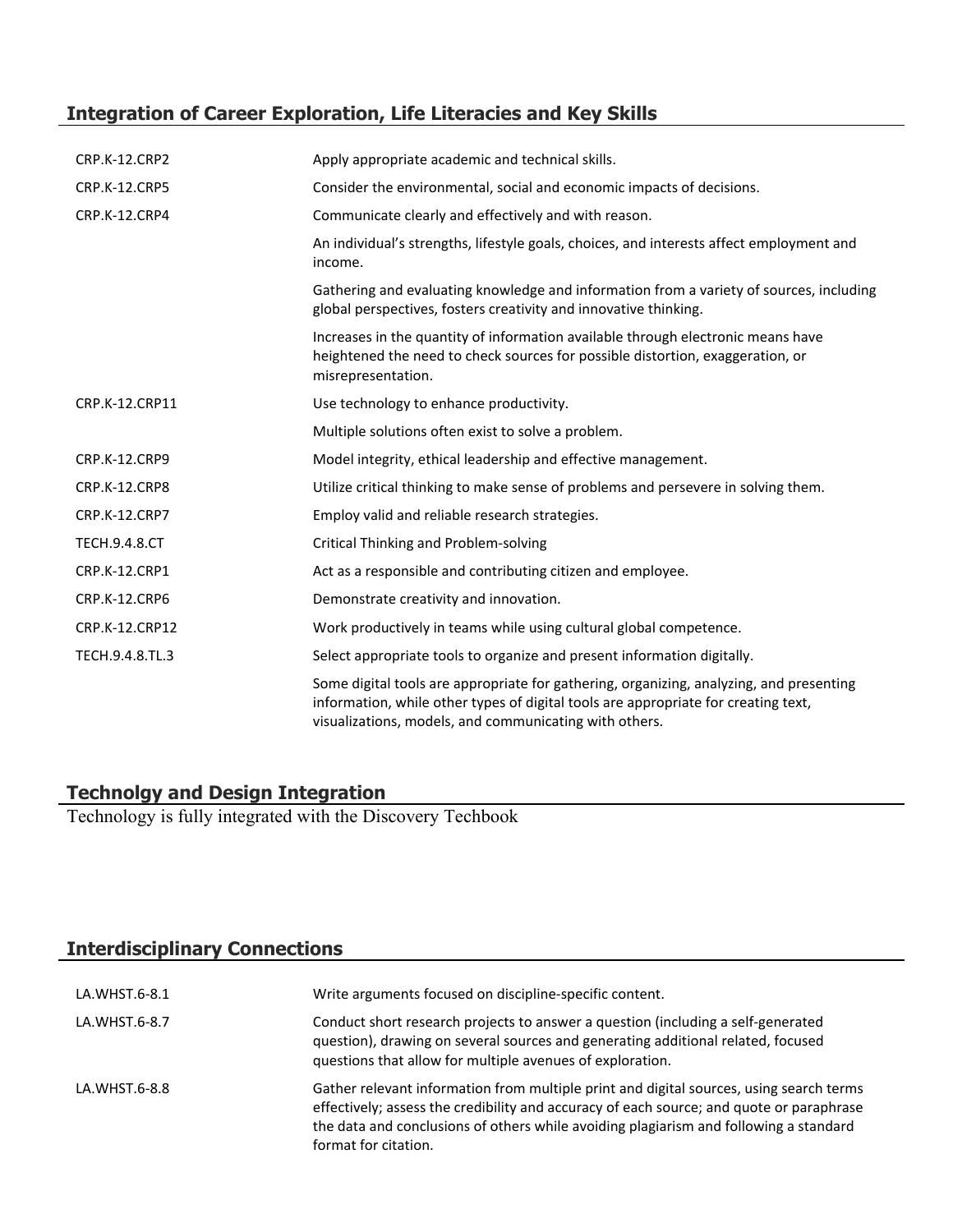| LA.WHST.6-8.9  | Draw evidence from informational texts to support analysis, reflection, and research.                                                                                                                                                                      |
|----------------|------------------------------------------------------------------------------------------------------------------------------------------------------------------------------------------------------------------------------------------------------------|
| LA.WHST.6-8.10 | Write routinely over extended time frames (time for research, reflection,<br>metacognition/self correction, and revision) and shorter time frames (a single sitting or a<br>day or two) for a range of discipline-specific tasks, purposes, and audiences. |
| LA.WHST.6-8.2  | Write informative/explanatory texts, including the narration of historical events, scientific<br>procedures/experiments, or technical processes.                                                                                                           |
| LA.RST.6-8.1   | Cite specific textual evidence to support analysis of science and technical texts.                                                                                                                                                                         |
| LA.RST.6-8.2   | Determine the central ideas or conclusions of a text; provide an accurate summary of the<br>text distinct from prior knowledge or opinions.                                                                                                                |
| LA.RST.6-8.3   | Follow precisely a multistep procedure when carrying out experiments, taking<br>measurements, or performing technical tasks.                                                                                                                               |
| LA.RST.6-8.4   | Determine the meaning of symbols, key terms, and other domain-specific words and<br>phrases as they are used in a specific scientific or technical context relevant to grades 6-8<br>texts and topics.                                                     |
| LA.RST.6-8.5   | Analyze the structure an author uses to organize a text, including how the major sections<br>contribute to the whole and to an understanding of the topic.                                                                                                 |
| LA.RST.6-8.6   | Analyze the author's purpose in providing an explanation, describing a procedure, or<br>discussing an experiment in a text.                                                                                                                                |
| LA.RST.6-8.7   | Integrate quantitative or technical information expressed in words in a text with a version<br>of that information expressed visually (e.g., in a flowchart, diagram, model, graph, or<br>table).                                                          |
| LA.RST.6-8.8   | Distinguish among facts, reasoned judgment based on research findings, and speculation<br>in a text.                                                                                                                                                       |
| LA.RST.6-8.9   | Compare and contrast the information gained from experiments, simulations, video, or<br>multimedia sources with that gained from reading a text on the same topic.                                                                                         |
| LA.RST.6-8.10  | By the end of grade 8, read and comprehend science/technical texts in the grades 6-8 text<br>complexity band independently and proficiently.                                                                                                               |

## **Differentiation**

energy help move carbon

| <b>Struggling Students</b>                                                                                                                                                                                                                                                                                                                                                                                                                                           | ELL | <b>Accelerated Students</b>                                                                                                                                                                                                                                                                                                                                                                                                                                                                                                                                                                                                                                                                                                                                                                                                                                                                                                                                                   |
|----------------------------------------------------------------------------------------------------------------------------------------------------------------------------------------------------------------------------------------------------------------------------------------------------------------------------------------------------------------------------------------------------------------------------------------------------------------------|-----|-------------------------------------------------------------------------------------------------------------------------------------------------------------------------------------------------------------------------------------------------------------------------------------------------------------------------------------------------------------------------------------------------------------------------------------------------------------------------------------------------------------------------------------------------------------------------------------------------------------------------------------------------------------------------------------------------------------------------------------------------------------------------------------------------------------------------------------------------------------------------------------------------------------------------------------------------------------------------------|
| 1. Remind students that it may<br>be useful to make a sketch<br>of the fusion process based<br>on what they have read and<br>seen. If they get stuck,<br>encourage them to re-read<br>the text and view the video,<br>and revise or add to the<br>sketch as needed.<br>2. Help students reframe or<br>break down Lesson<br>Question 2 by asking<br>questions like, "How does<br>the sun's energy help move<br>water from the ocean and<br>land into the atmosphere?" |     | 1. Have students investigate<br>1. Be aware that some students<br>Einstein's equation $E = mc2$ .<br>will need assistance<br>What does the E stand for?<br>understanding everyday<br>(energy) What does the m<br>academic terms such as<br>stand for? (mass) How is this<br>release, drives, convert, and<br>equation related to what<br>portions. Encourage students<br>happens during nuclear fusion<br>to use the Highlight tool to<br>in the sun? (Some of the mass<br>mark portions of the text<br>of two hydrogen atoms is<br>that they are unfamiliar with<br>converted into energy when<br>so that you can follow up<br>they fuse.)<br>with them later.<br>2. Challenge students to use<br>2. Make sure students have a<br>their prior knowledge to<br>thorough understanding of<br>describe additional paths that<br>the word "transform" and<br>solar energy takes as it travels<br>related terms such as<br>from place to place on Earth,<br>"transformation," and |
| and "How does the sun's                                                                                                                                                                                                                                                                                                                                                                                                                                              |     | or describe paths in more                                                                                                                                                                                                                                                                                                                                                                                                                                                                                                                                                                                                                                                                                                                                                                                                                                                                                                                                                     |

synonyms such as "change"

detail.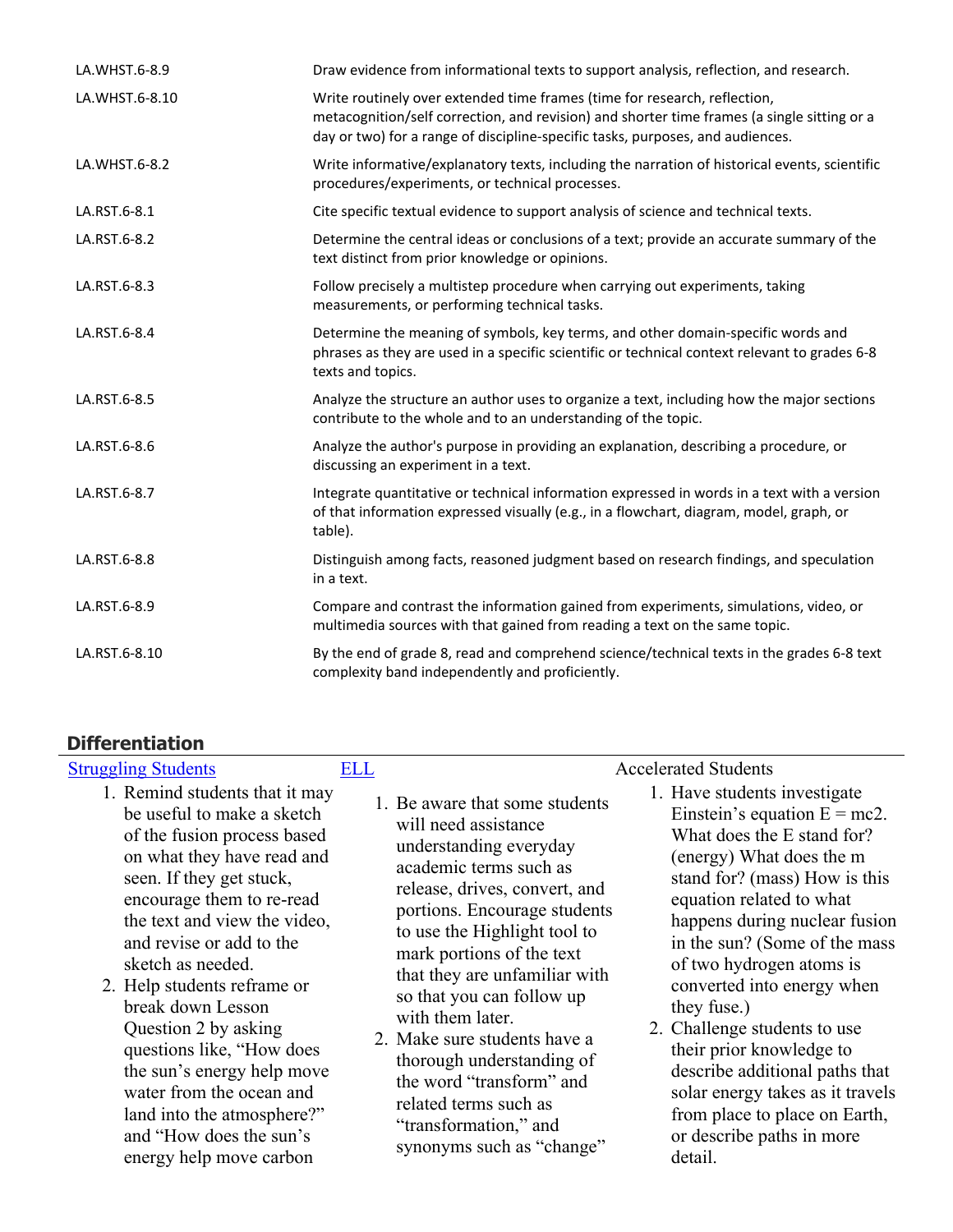from the air into plants and then into the ground?"

- 3. If students have trouble answering Lesson Question 3, break it down for them by asking, "How do people use sunlight for lighting?", "How do they use it or heating?", "How can it be converted into electricity?"
- and "convert." 3. Have students find out exactly how a photovoltaic cell works. Students should make a labeled sketch of the system, and a sequence diagram to show the steps involved in generating an electric current from sunlight. What materials do people need to make solar cells?

[Differentiation in science](http://www.brighthubeducation.com/teaching-gifted-students/65181-differentiation-techniques-and-activities-in-the-classroom-for-gifted-students/) can be accomplished in several ways. Once you have given a pre-test to students, you know what information has already been mastered and what they still need to work on. Next, you design activities, discussions, lectures, and so on to teach information to students. The best way is to have two or three groups of students divided by ability level.

While you are instructing one group, the other groups are working on activities to further their knowledge of the concepts. For example, while you are helping one group learn the planet names in order, another group is researching climate, size, and distance from the moon of each planet. Then the groups switch, and you instruct the second group on another objective from the space unit. The first group practices writing the order of the planets and drawing a diagram of them.

Here are some ideas for the classroom when you are using differentiation in science:

- Create a tic-tac-toe board that lists different activities at different ability levels. When students aren't involved in direct instruction with you, they can work on activities from their tic-tac-toe board. These boards have nine squares, like a tic-tac-toe board; and each square lists an activity that corresponds with the science unit. For example, one solar system activity for advanced science students might be to create a power point presentation about eclipses. For beginning students, an activity might be to make a poster for one of the planets and include important data such as size, order from the sun, whether it has moons, and so on.
- Find websites on the current science unit that students can explore on their own.
- Allow students to work in small groups to create a project throughout the entire unit. For example, one group might create a solar system model to scale. Another group might write a play about the solar system. This is an activity these groups can work on while they are not working directly with you.

Differentiation in science gets students excited to learn because it challenges them to expand their knowledge and skills, instead of teaching the whole group concepts they have already mastered.

### **Modifications & Accommodations**

Refer to QSAC EXCEL SMALL SPED ACCOMMOCATIONS spreadsheet in this discipline.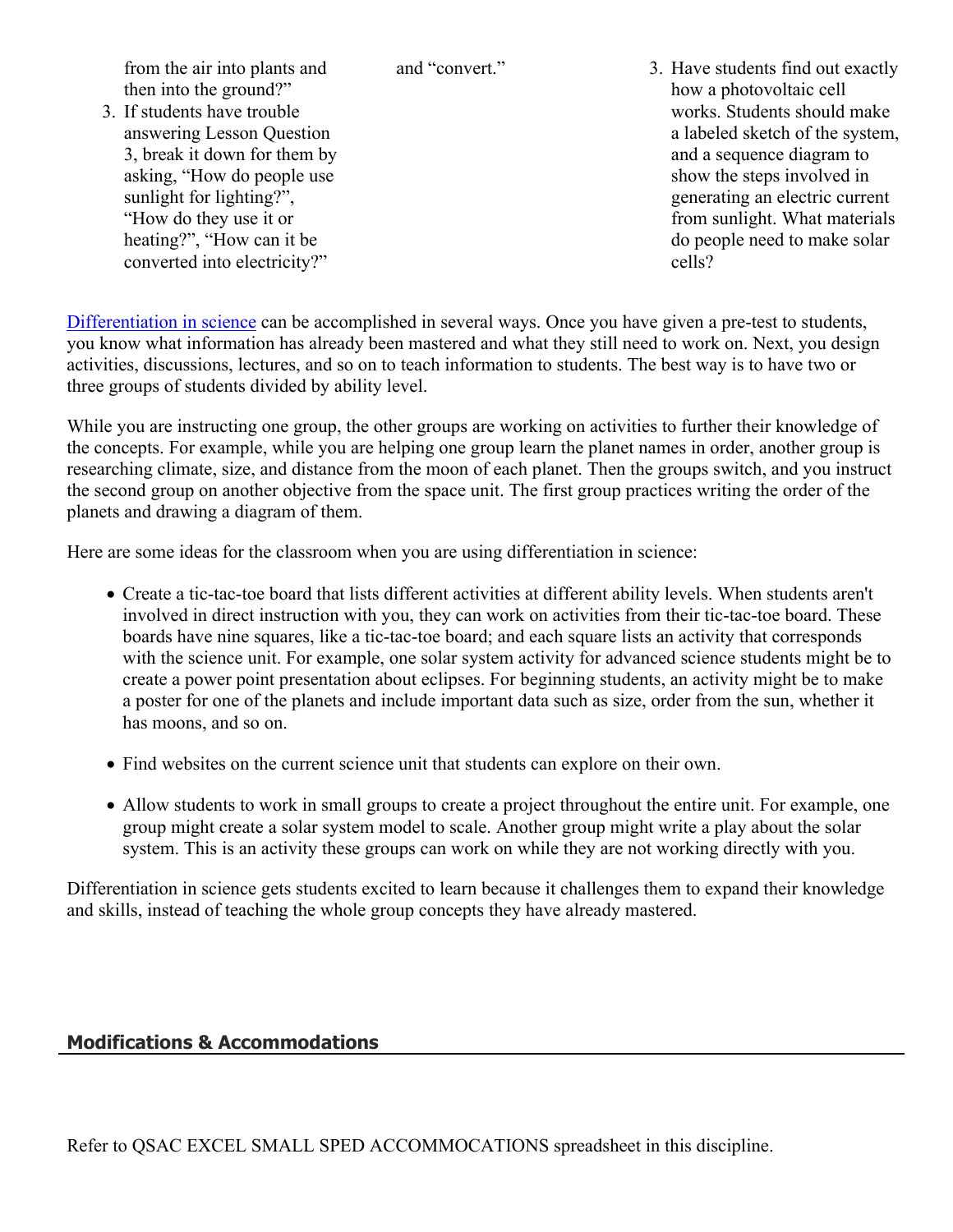#### **Modifications and Accommodations used in this unit:**

IEP and 504 Accommodations will be utilized.

In addition to differentiated instruction, IEP's and 504 accommocations will be utilized.

#### **Benchmark Assessments**

**Benchmark Assessments** are given periodically (e.g., at the end of every quarter or as frequently as once per month) throughout a school year to establish baseline achievement data and measure progress toward a standard or set of academic standards and goals.

#### **Schoolwide Benchmark assessments:**

Aimsweb benchmarks 3X a year

Linkit Benchmarks 3X a year

#### **Additional Benchmarks used in this unit:**

The students will complete two summative benchmark tests administered by the teacher via Google Forms and Google Classroom. There is one benchmark test administered in the middle of the year around January, and a second one administered in May.

#### **Formative Assessments**

Assessment allows both instructor and student to monitor progress towards achieving learning objectives, and can be approached in a variety of ways. **Formative assessment** refers to tools that identify misconceptions, struggles, and learning gaps along the way and assess how to close those gaps. It includes effective tools for helping to shape learning, and can even bolster students' abilities to take ownership of their learning when they understand that the goal is to improve learning, not apply final marks (Trumbull and Lash, 2013). It can include students assessing themselves, peers, or even the instructor, through writing, quizzes, conversation, and more. In short, formative assessment occurs throughout a class or course, and seeks to improve student achievement of learning objectives through approaches that can support specific student needs (Theal and Franklin, 2010, p. 151).

#### **Formative Assessments used in this unit:**

See assessments located in the unit link above.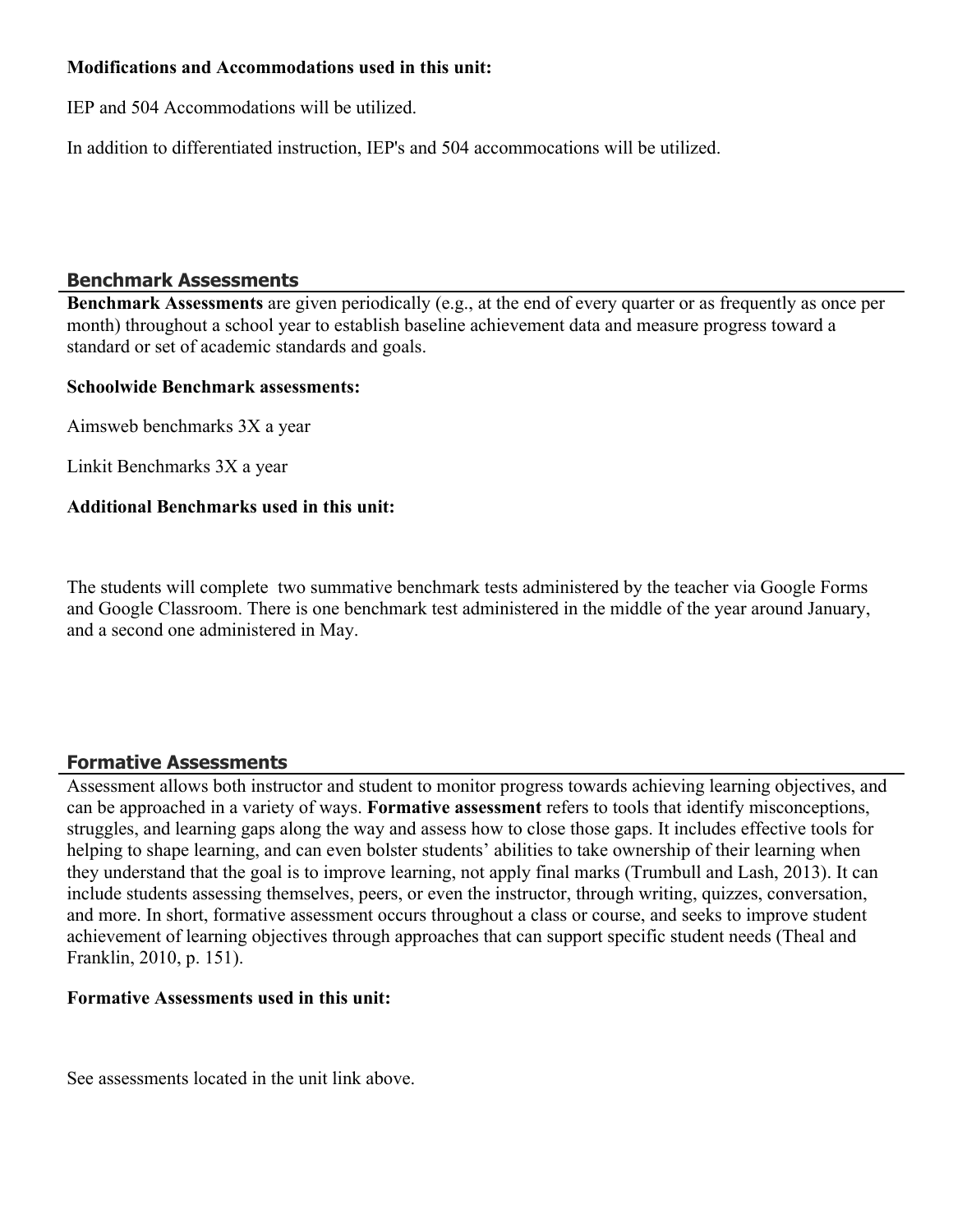#### **Summative Assessments**

**Summative assessments** evaluate student learning, knowledge, proficiency, or success at the conclusion of an instructional period, like a unit, course, or program. Summative assessments are almost always formally graded and often heavily weighted (though they do not need to be). Summative assessment can be used to great effect in conjunction and alignment with formative assessment, and instructors can consider a variety of ways to combine these approaches.

#### **Summative assessments for this unit:**

**First Benchmark test will be given during this portion of the academic year covering material taught between Septemeber and January.** 

Projects:

-Making a Lemon Battery

-Future of Energy presentation

#### **Instructional Materials**

See materials located in Unit above.

#### **Standards**

| SCI.MS.PS3.A  | Definitions of Energy                                                                                                                                         |
|---------------|---------------------------------------------------------------------------------------------------------------------------------------------------------------|
| SCI.MS-PS3-3  | Apply scientific principles to design, construct, and test a device that either minimizes or<br>maximizes thermal energy transfer.                            |
| SCI.MS-PS3    | Energy                                                                                                                                                        |
| SCI.MS-LS1    | From Molecules to Organisms: Structures and Processes                                                                                                         |
| SCI.MS-ESS1-3 | Analyze and interpret data to determine scale properties of objects in the solar system.                                                                      |
| SCI.MS.ESS1.B | Earth and the Solar System                                                                                                                                    |
| SCI.MS.PS3.B  | Conservation of Energy and Energy Transfer                                                                                                                    |
|               | Assessment does not include calculating the total amount of thermal energy transferred.                                                                       |
| SCI.MS-LS1-6  | Construct a scientific explanation based on evidence for the role of photosynthesis in the<br>cycling of matter and flow of energy into and out of organisms. |
| SCI.MS.ETS1.B | Developing Possible Solutions                                                                                                                                 |
|               | Energy is spontaneously transferred out of hotter regions or objects and into colder ones.                                                                    |